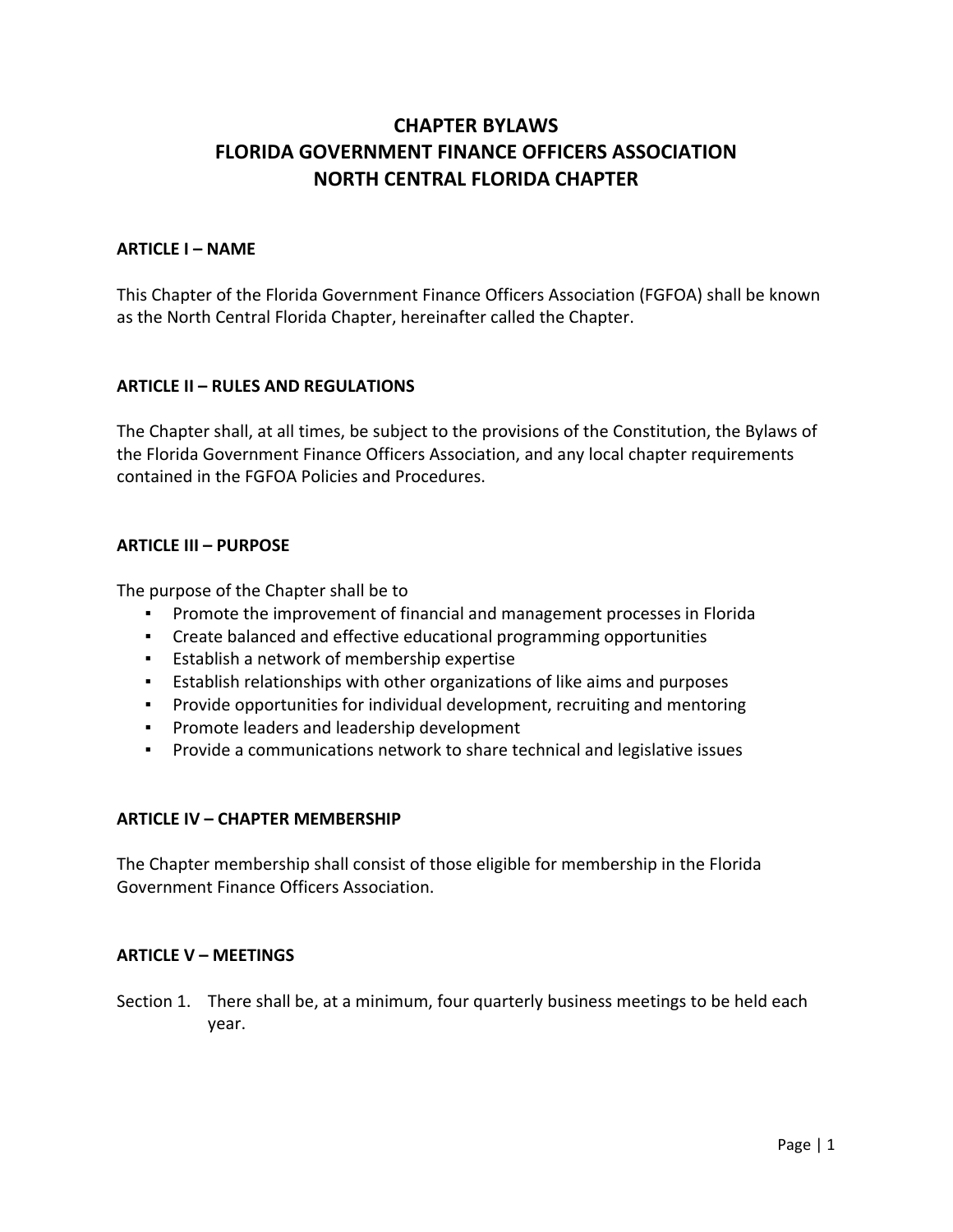- Section 2. One meeting shall be considered the Annual Chapter Meeting for the election of officers and directors, as well as, the appointment of committee chairpersons. This meeting shall take place at least thirty (30) days prior to the FGFOA Annual Conference.
- Section 3. The Secretary shall, prior to the Annual Chapter Meeting, mail notices either in writing or by means of e‐mail to all members of the Chapter indicating the time and place of such meeting and the names of the individuals nominated to serve as officers and directors.
- Section 4. A minimum of six (6) members or ten percent (10%) of the membership entitled to vote of the Chapter who are present and in person shall constitute a quorum for the transaction of business at any meeting.

## **ARTICLE VI – VOTING RIGHTS**

- Section 1. The voting rights of the Chapter shall be vested exclusively in active members, as defined by the Constitution and Bylaws of the Florida Government Finance Officers Association and each shall have one vote in determining all questions to be decided by the membership.
- Section 2. Associate, Student and Retiree members, as defined by the Constitution and Bylaws of the Florida Government Finance Officers Association, shall not hold office or chair committees, although they may serve as members of committees.

### **ARTICLE VII – BOARD OF DIRECTORS**

- Section 1. The officers of the Chapter shall be the President, Vice President, Secretary, and Treasurer.
- Section 2. Additional members may also be elected from the membership of the Chapter. The officers and additional members, to be known as directors, shall constitute the Board of Directors, which shall serve as the governing body of the Chapter. The Board of Directors shall consist of a maximum of seven (7) members. Persons elected to the Board of Directors shall serve without compensation.
- Section 3. Once a member has been elected by the membership to an officer position, that officer may, upon completion of the term with which he or she was elected, automatically serve successive terms in the next higher remaining officer positions.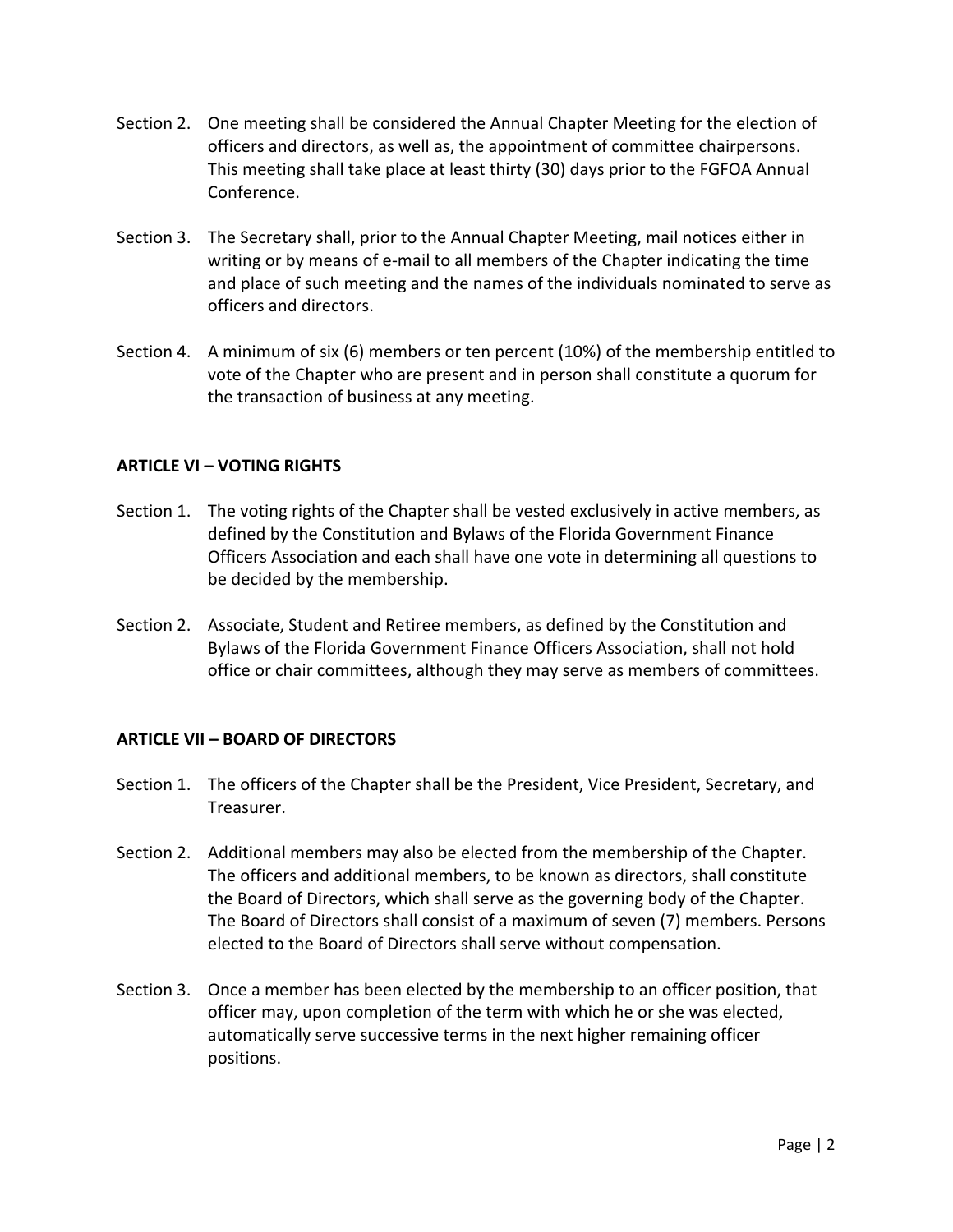- Section 4. Officers elected at the annual meeting of the Chapter shall assume their respective offices on the following July 1.
- Section 5. The Board of Directors shall have the right and power to appoint a member to the unexpired term of any vacancy occurring on the Board of Directors of the Chapter.
- Section 6. Nominations for officers and directors to the Board of Directors shall be made by the Nominating Committee (if applicable). Nominations may also be made from the floor by any member, in good standing, of the Chapter.
- Section 7. The Board of Directors shall have the power to fix the time and place for each Annual Chapter Meeting and every other meeting of the Chapter.
- Section 8. The Board of Directors may meet at such times and places as it may elect.
- Section 9. For the transaction of any business by the Board of Directors, at least fifty percent (50%) of the members of said Board shall be present in person or participate on a conference call to constitute a quorum, and the majority vote of the Board members constituting a quorum will decide all issues. No proxy may be voted at any meeting of said Board of Directors.

# **ARTICLE VIII – DUTIES OF OFFICERS AND DIRECTORS**

- Section 1. President: The President shall be the chief elected officer of the Chapter and may call meetings of the Board of Directors whenever it is deemed necessary. The President shall preside at all meetings of the Chapter. The President shall enforce the Bylaws of the Chapter and the Constitution and Bylaws established by the Florida Government Finance Officers Association. The President shall keep the Board of Directors of the Florida Government Finance Officers Association fully informed of the affairs of the Chapter. The President shall also consult with the Board of Directors of the Florida Government Finance Officers Association and the Board of Directors of the Chapter, whenever necessary, concerning the business of the Chapter and its activities.
- Section 2. Vice President: The Vice President shall in the absence or inability of the President to act, exercise all powers and perform all of the duties of the President. The Vice President may develop a Chapter budget for the subsequent year for submission to the Board of Directors.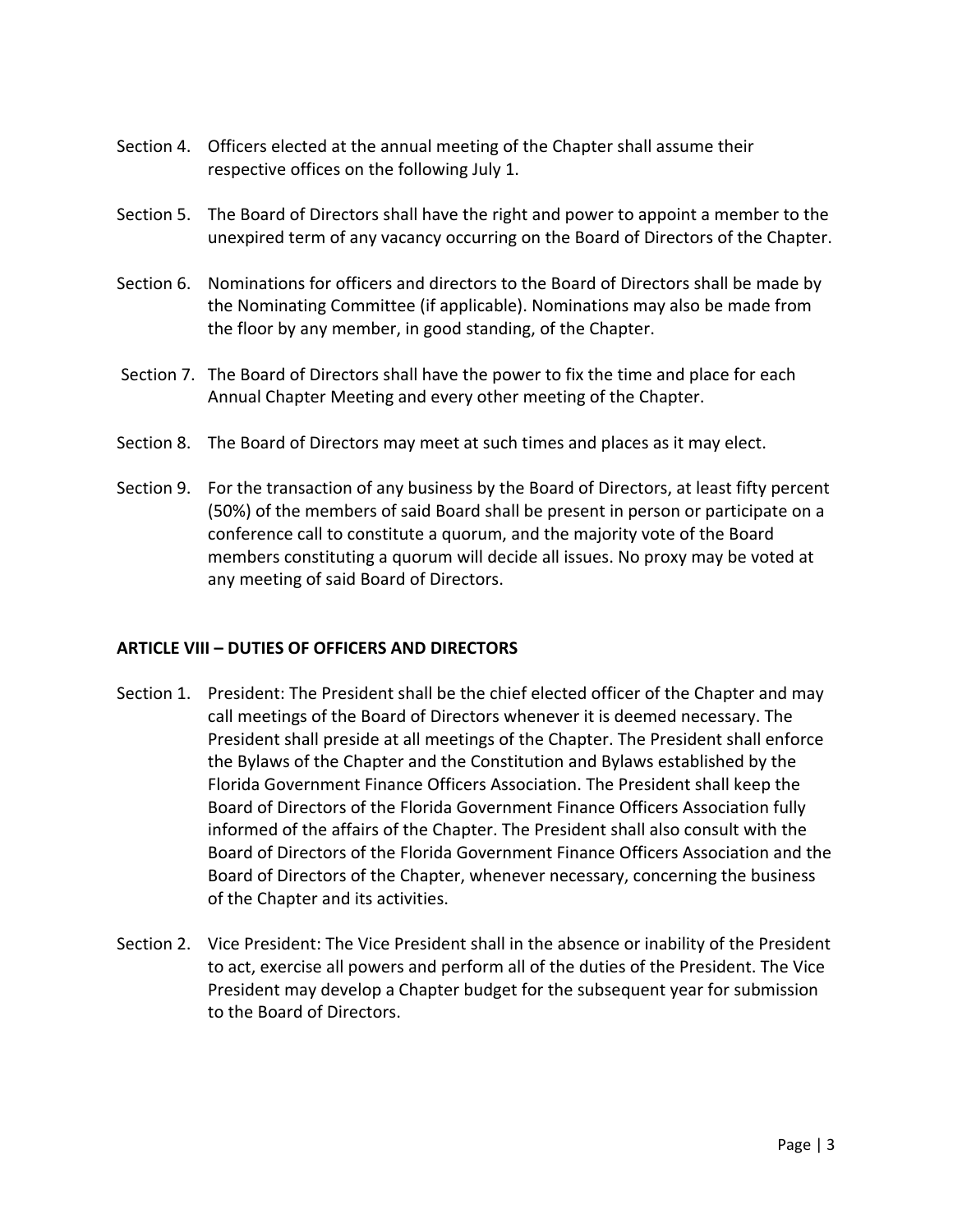- Section 3. Secretary: The Secretary shall keep all correspondence of the Chapter and minutes of all meetings of the Chapter and of the Board of Directors. The Secretary shall maintain continuing professional education (CPE) attendance records and be responsible for CPE reporting to members. At least annually, the Secretary shall transmit to the Secretary‐Treasurer of the Florida Government Finance Officers Association: (1) copies of all notices sent to members of the Chapter; (2) a copy of the minutes of the annual meeting of the Chapter; and (3) a list of the Chapter's membership.
- Section 4. Treasurer: The Treasurer shall receive and deposit funds and pay out same as authorized by the Board of Directors. The Treasurer shall be responsible for preparing any necessary financial reports as may be required by the Florida Government Finance Officers Association to maintain local chapter status. An annual report shall be prepared by the Treasurer covering fiscal matters for the fiscal year ended June 30 and submit to the Secretary‐Treasurer of the Florida Government Finance Officers Association by August 15.
- Section 5. Director: Each director may assist in the decision making of the Board and, at the President's request, may serve as an individual liaison to one or more of the Chapter's standing committees.

### **ARTICLE IX – FISCAL MATTERS**

- Section 1. The incoming Board of Directors may adopt a proposed budget covering the Chapter operations for the subsequent fiscal year.
- Section 2. Dues and fees for Chapter membership are set and approved by the Chapter Board. Chapter membership shall be renewable on July 1 of each year.
- Section 3. The Board of Directors may establish a fee to cover the cost of any program sponsored by the organization, along with any corresponding meal charges.
- Section 4. The Chapter shall be fully and solely responsible for its own financial affairs.
- Section 5. The fiscal year of the Chapter shall coincide with the fiscal year of the Florida Government Finance Officers Association as set forth in its Constitution and Bylaws.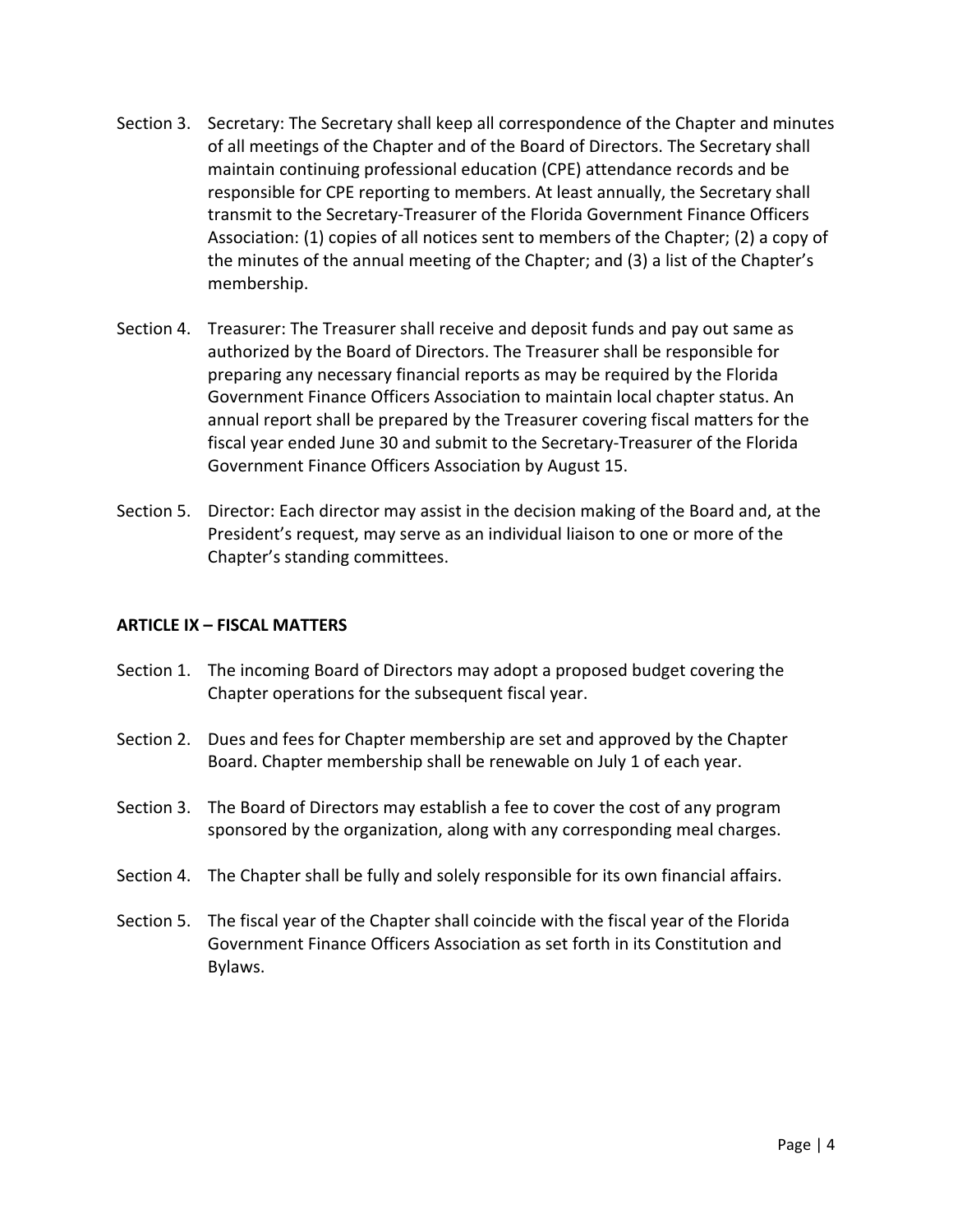## **ARTICLE X – COMMITTEES**

- Section 1. The President, with the concurrence of other members of the Board of Directors, may appoint such committees as are necessary for the efficient operation of the Chapter. The following committees are recommended:
	- 1. A Nominating Committee consisting of the President and at least two other members, one of whom is not a member of the Board of Directors. The President may serve as the Chairman of this committee.
		- a. The Nominating Committee will prepare a slate of candidates for officer and director positions to be considered at the Chapter's annual meeting.
	- 2. A Membership Committee consisting of three or more members.
		- a. The Membership Committee shall be responsible for promoting interest in the Chapter, conducting membership drives, and recommending applicants for membership.
		- b. The Membership Committee shall keep records of pertinent information concerning the membership as may be directed by the Secretary.
	- 3. A Program Committee consisting of two or more members.
		- a. The Program Committee shall be responsible for recommending and preparing the Chapter programs, obtaining speakers for the programs, and maintaining a library of program topics and speakers.
		- b. The Program Committee shall coordinate the reservations process for Chapter meetings.
	- 4. An Audit Committee, no member of which is an officer or director. The Audit Committee will review the Chapter's financial records on an annual basis within 60 days of the end of the Chapter's fiscal year.
	- 5. Other committees as deemed necessary by the President.
- Section 2. The President shall appoint committee chairpersons.